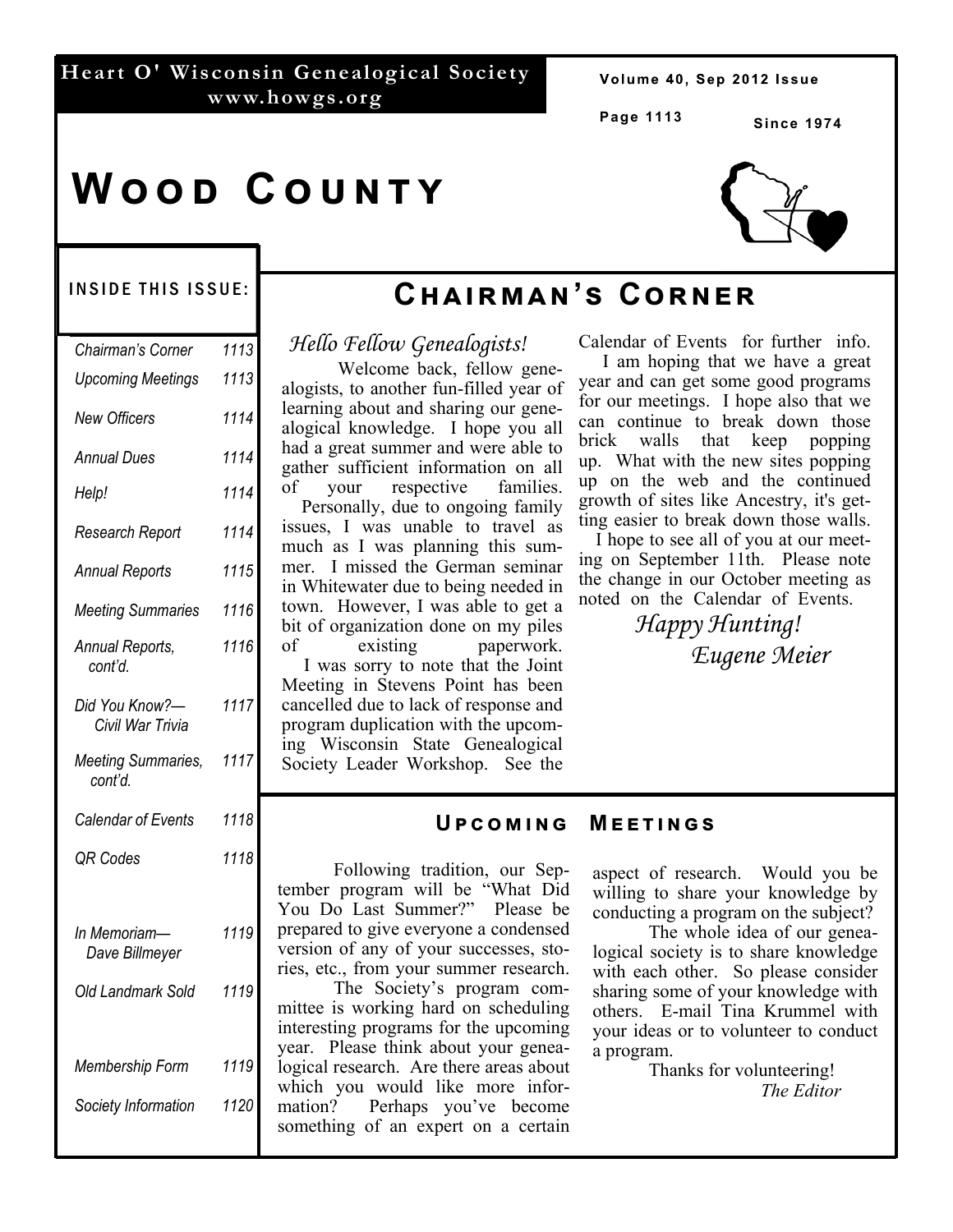**Page 1114** 

Volume 40, Sep 2012 Issue

# **2012—2013**

 In May we elected new officers for the upcoming year. They are as follows:

Chairman:

 Eugene Meier Vice Chairman: Tina Krummel Secretary:

 Doreen Dimick Treasurer:

 Bev Polansky Trustee:

 Flores Gumz Most of the above officers will seem familiar to you since most of them are staying with their current positions. Bev Polansky will be the "new kid on the block," taking over as Treasurer from Arlene Keehn who has held that position for the last 8 years.

 Let's all give Arlene a "round of applause" for a job well done. Then let's welcome Bev and all the returning officers. This will be Eugene's 3rd year as Chairman; Tina's 3rd year as Vice Chairman; and Doreen's 7th year as Secretary. Be sure to thank them for being willing to serve as your Society's officers for another year.

 Think about volunteering your time and talents next year!

### **OFFICERS | ANNUAL DUES**

 Dues are due! The date noted on the address label of this newsletter is when your membership expires. Please let me know if you don't agree.

 Our bylaws state that our membership year ends 31 July. You are given two months' grace period before your name is removed from the membership list. The grace period will expire  $30$ September.

If your dues are not paid by that time, you will no longer receive the newsletter. You can be reinstated at any time after dues are received but, if you wait too long, your name might not appear on the membership list which accompanies the December newsletter.

*Bev Polansky Treasurer* 

*It's time to harvest those pumpkins and get ready for winter!* 

### **Hඍඔ!**

 I am in desperate need of your help to make this newsletter informative and enjoyable to all. Articles of interest are needed. Do you have an old letter that may contain interesting historical facts? I'd be delighted to include that in the newsletter.

 If you still want to submit your bio, that also would be welcome. I am also looking for those brick wall stories. If someone would start, I think others would join in. Don't tell me you don't have a brick wall? Come and borrow some of mine then. I'd be glad to get rid of them!

 If you see an article in another genealogy society newsletter or publication that you think would be interesting for everyone to see, please send me the article and I will get permission to use it here.

 Thanks in advance for your help.

*The Editor* 

# $R$ **ESEARCH REPORT**

Diantha reported the following inquiries over the last few months:

- Someone looking for Josephine Stone—sent them to Clark County.
- Surname search for the name "Horn."
- Searched for the death of Katherine Merry of Seneca.
- Made copies of obits for the Elmer family.
- Architect drawings of Billmeyer—sent them to the South Wood County Historical Society.
- A request for court papers from a lawsuit of 1877.
- Request from SWCHS for an obit for Stanley L. Larson—sent them to the Marshfield Library.
- Request for divorce papers for a Belle White and William Edwards in 1866.
- Death certificate for Thomas Nash and wife Ella (Hussey) Nash—sent her to the Register of Deeds' office.

If you would like further information on any of these searches, please talk to me.

*Diantha Neinfeldt, Research Committee Chair*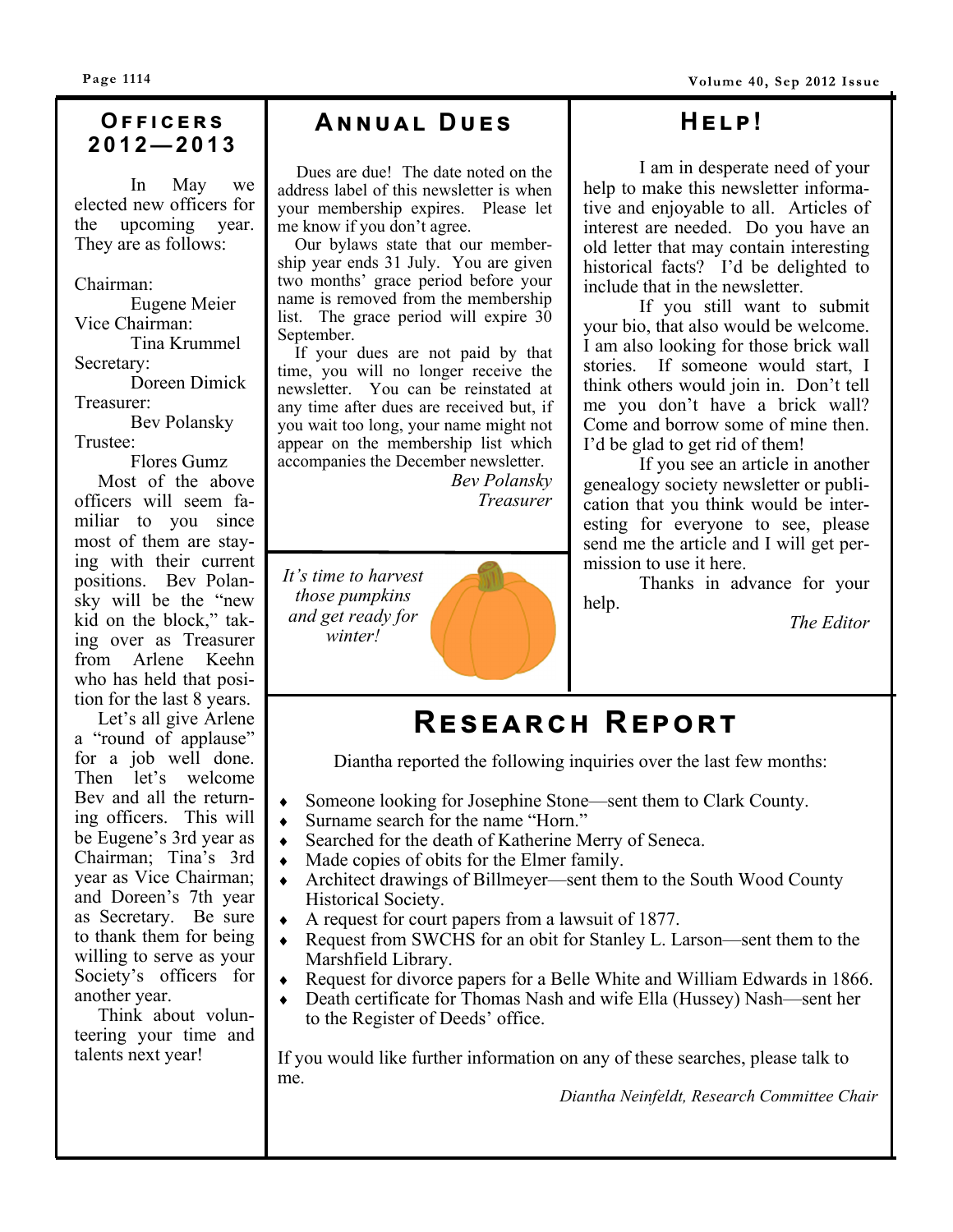# **ANNUAL REPORT SUMMARIES**

**Book Purchases**: Flores Gumz is the chair of this committee, always asking for input from members and library staff as to suggestions for book purchases. The primary responsibility of this committee is to order books or other genealogical material for placement at McMillan Memorial Library. The following books were purchased last year:

- A War of 1812 Death Register "Whispers in the Dark" by Jack Bilow, 2011, \$55.00.
- Exploring Civil War Wisconsin, A Survival Guide for Researchers by Brett Barker, 2003, \$20.00.

**Indexing**: The Indexing Committee is cochaired by Mary Peters and Bev Peaslee. A few years ago, our Society received bound local newspaper books from McMillan Library. These are stored at a member's house and are being indexed, mostly by Jim Diesburg. Char Diesburg has been indexing the daily newspapers. Some of these have been indexed and are being proofread.

More volunteers are needed to index, type these into Excel, and proofread. It would be ideal if we could, say, set aside the 3rd Wednesday at a certain time and place so everyone would know when it was. Reminders would be published on the Society's web page. Sign-up sheets will be circulated at upcoming meetings to try to set up some dates, times, and places that will allow volunteers to get together to do this.

The Vesper newspaper indexing project is awaiting some information being retrieved from someone's home. We will keep pursuing this matter. Perhaps the information we have could be gone over at one of the above meetings.

**Research**: This committee has been very ably chaired by Diantha Neinfeldt for many years. She states that most queries have been able to be completed quickly and without travel time involved. The numbers of queries are down from previous years, mainly due to the number of web sites with information on them. She did meet with two different parties at McMillan to help them get started with their family research. They were surprised at the amount of information the Society has collected over the years.

**Trustees**: Flores Gumz, Anna Greeno, and Ben Chitek are the trustees. Their primary responsibility is to care for and protect the Society's collection of historic information. Trustees serve three-year terms. These are staggered so there is one new trustee coming on every year. Main points:

- Di Neinfeldt donated a cabinet for additional storage.
- McMillan Library will be posting the newspaper indexes, prior to 1906, on their web site. They will retain the original newspaper index cards in their storage.
- The newspaper index, done by the library in 1991, and the "ripped" copy of the newspaper index will be kept. It was suggested that these be put on a spreadsheet.
- The newspaper index on a floppy disc has been also put on a hard drive.
- One floppy disc that had been in the cabinet contains the Restlawn Cemetery index. This has been placed with the other cemetery indexes. Other floppy discs were found to be blank.
- Di Neinfeldt has turned over possession of the totes for the brat fry to Bev Polansky.
- The trustees are still looking for marriage indexes from 1867 through 1907, policy and procedure manual, historian records, treasurer records, and various annual reports.
- The South Wood County Historical Corporation accepted the extra copies of the township records, consisting of Marshfield marriage book; Cary school census and organization of township; Dexter burial permits and cards; Town of Grand Rapids school census and tuition; Lincoln clerk's book; Town of Marshfield *(cont'd on page 1116)*

*(cont'd from page 1115)* 

 school district info, census, and tuition; Village of Milladore original cemetery maps; Nekoosa list of officers; Pittsville government records, petition for cemetery, and school census; Village of Port Edwards letterhead for John Ed-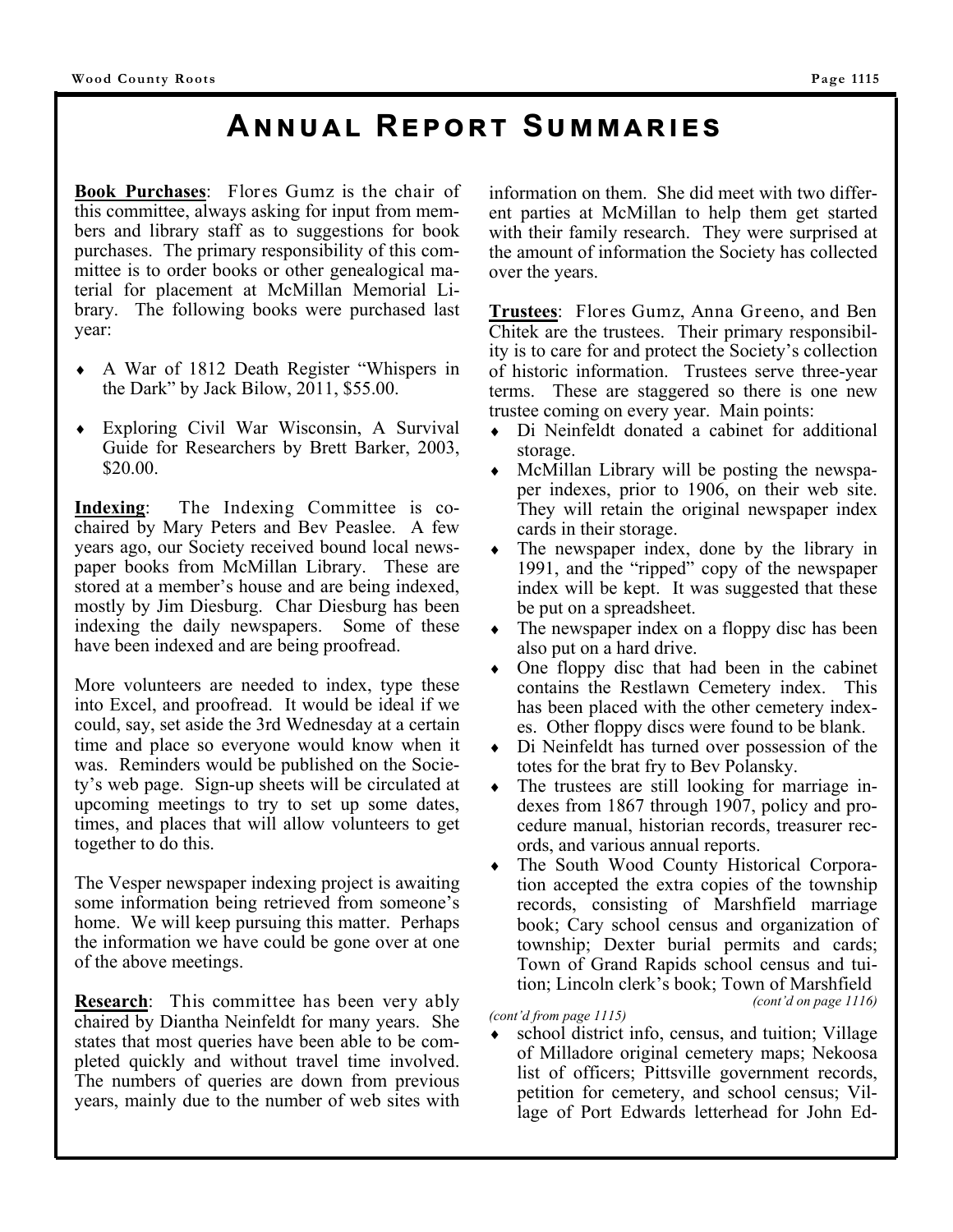### $M$ **EETING SUMMARIES**

March 2012—Diantha Neinfeldt explained the development of the Society's website. She handed out information sheets on the cemetery, church, and school sites that need to be updated. Input will be gathered from members at the April meeting. There were 15 members present for the meeting. A meeting date will be arranged when Vicki Schnitzler can return to assist members in applying for the Civil War Ancestor certificates from WSGS. Members were reminded that the WSGS Gene-A-Rama is coming up the end of April. There is also another free seminar at the Family History Center in Wausau in May. Tentative dates for the two brat fries are May 16 and May 18. Present officers were polled to see if they would be willing to keep their positions. The standing committees were reviewed; it was decided that the Days at McMillan committee could be eliminated. Myra Sweet volunteered to see if she could do the Pedigree Charts.

April 2012—The program this month was, of course, the 1940 census given by Bev Peaslee. We browsed the Town of Sigel census and examined

the information to be found. It will be easier once the census is indexed and that is being done already by various organizations including Family Search and Ancestry. Four guests and 22 members were present. The editor of Wood County Roots is asking members to write up their "brick wall" stories for inclusion in our newsletter. It was agreed that, pending approval by the Pittsville Historical Society, we would combine the cemetery walk with a tour of their museum and school. We will meet at 6 p.m. in Pittsville at the Historical Society's museum for a tour of that and a tour of the Founders Cemetery. Details of the May program were provided to the members. Phil Brown will conduct a tour of Historical Wisconsin Rapids. A grant request has been written up and will be submitted to Incourage for additional web site expenses.

May 2012—The program was the historical bus tour given by Phil Brown, president of the South

*(Cont'd on Page 1117)* 

*(Cont'd. from Page 1116)*  Wood County Historical Corporation. The tour left from the small parking lot at McMillan Memorial

## $A$ **NNUAL REPORT SUMMARIES, CONT'D.**

wards Manufacturing Co. and proceedings of Village Board; Richfield cemetery map and list of people buried in the cemetery; Town of Rock school census; Saratoga directory of government officials; Sherry school census; Sigel poll list and miscellaneous items; Town of Wood government information, school census, and an affidavit of homestead.

**Web Site**: Diantha Neinfeldt has headed this committee since its beginnings. She writes:

- During the past year more clients are using the databases that are on our site.
- We need to update the text pages on some of our categories and add more databases to complement the ones already on the site. We have applied for a grant from the South Wood County Foundation to achieve this goal. Copies of the grant application have been filed with the secretary for future use in applying for more

grants.

- The cemeteries are still being indexed, with Rudolph, Nekoosa, and Restlawn to finish yet. Church records, burial permits, and stone readings are being used to accomplish this job. As a cemetery is finished, it is entered in the database and a hard copy is given to the trustees, along with the data saved to a flash drive.
- More biographies will be added in the future, using Rudolph, Vesper, and Pittsville centennial books.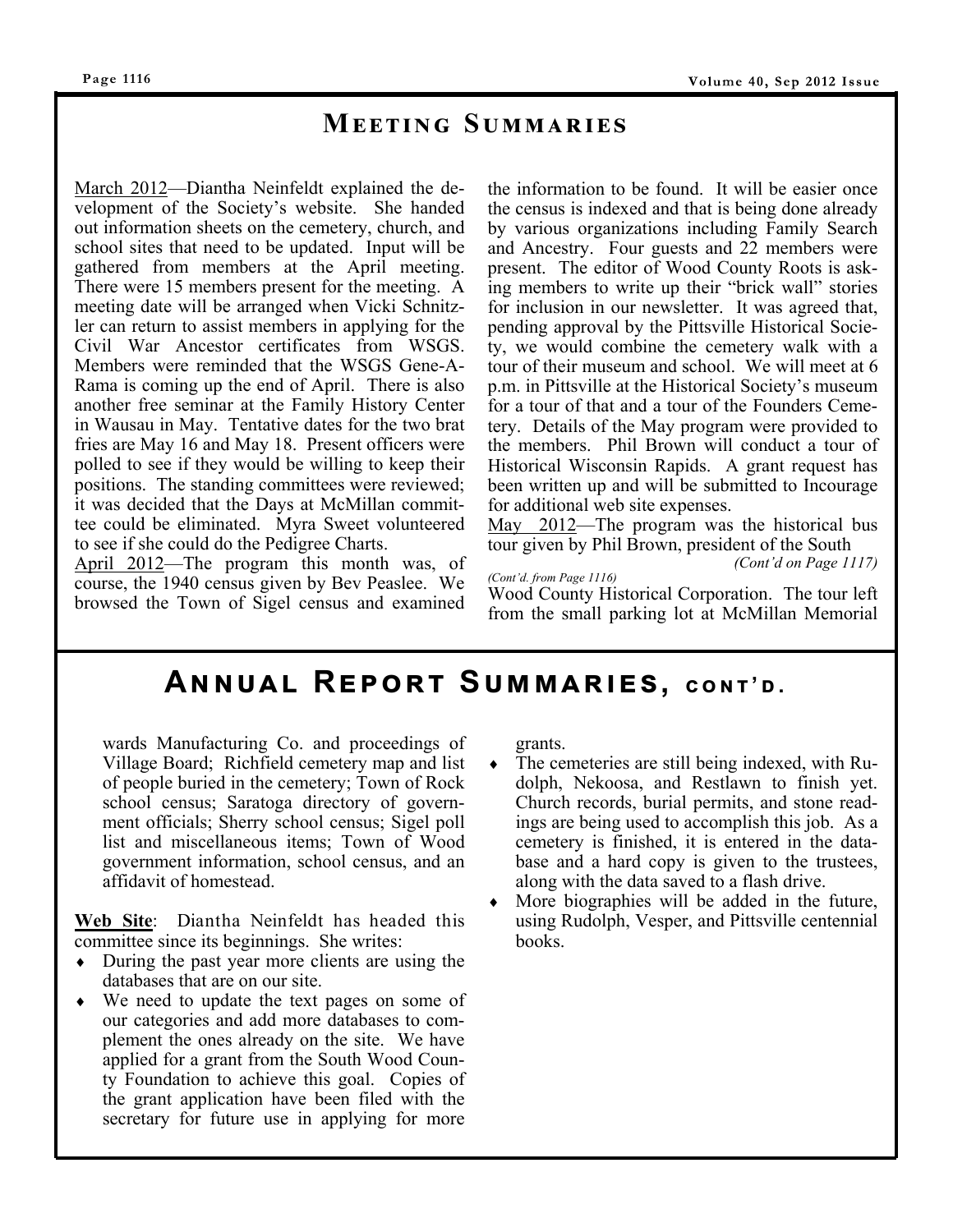# **Dඑ ඌ Y ඝ Kඖඟ?—Cඑඞඑඔ Wඉක Tකඑඞඑඉ**

- Missouri sent 39 regiments to fight in the siege of Vicksburg—17 to the Confederacy and 22 to the Union.
- At the start of the war, the value of all manufactured goods produced in all of the Confederate states added up to less than one-fourth of those produced in New York state alone.
- In March, 1862, European powers watched in worried fascination as the Monitor and the Merrimack battled off Hampton Roads, Virginia. From then on, after these ironclads opened fire, every other navy on earth was obsolete.
- On July 4, 1863, after 48 days of siege, Confederate General John C. Pemberton surrendered the city of Vicksburg to the Union's General Ulysses S. Grant. The Fourth of July was not celebrated in Vicksburg for another 81 years.
- By the end of the war, Unionists from every state except South Carolina had sent regiments to fight for the North.
- On March 4, 1865, Lincoln was inaugurated for a second term. Yards away in the crowd was John Wilkes Booth with a pistol in his pocket. His vantage point on the balcony, he said later,

offered him "an excellent chance to kill the President, if I had wished."

- On May 13, 1865, a month after Lee's surrender at Appomattox, Private John J. Williams of the 34th Indiana became the last man killed in the Civil War, in a battle at Palmito Ranch, Texas. The final skirmish was a Confederate victory.
- At Fredericksburg in 1862, the Confederate trenches stretched for a distance of seven miles. The troop density was 11,000 per mile, or six men to the yard.
- An Iowa regiment had a rule that any man who uttered an oath should read a chapter in the Bible. Several of them almost got through the Old Testament.
- Hiram Revels of Mississippi became the first black man ever elected to the United States Senate. He filled the seat last held by none other than Jefferson Davis.

### $M$ **EETING SUMMARIES, CONT'D.**

Library and made a large circle going along the Wisconsin River past the Arpin houses, to the railroad buildings that house the old turntable, and then up Third Street (formerly known as "Quality Row") to hear of the house histories along there. The tour was enjoyed by all and all of us hated to see it end. We could have gone on for a few more hours! As it was, we were slightly late for the meeting! Phil Brown came in and shared with us his vision of getting the Historical Corporation's information on line and accessible. Brick wall articles are needed for the newsletter! The June meeting and cemetery walk will be in Pittsville at the Old Settler's Cemetery and the Pittsville Historical Society's museum and school buildings. The historian is collecting old photos of our society. If anyone has any, please see that she gets them. The grant has been sent in and preliminary feedback received indicated we

will not be getting the full amount requested but we will get something. Fundraising brat fries are scheduled for May 16 and May 18. Please volunteer to help. Elections were held. The new officer list can be seen on Page 1114. A motion was made and passed that the society would pay for officers and committee chair to attend the Stevens Point Joint Meeting. The meeting is titled "Dead or Alive— Keeping Your Society Viable." More details will follow. *(Please check the Calendar of Events for updated information on this meeting.—The Editor)*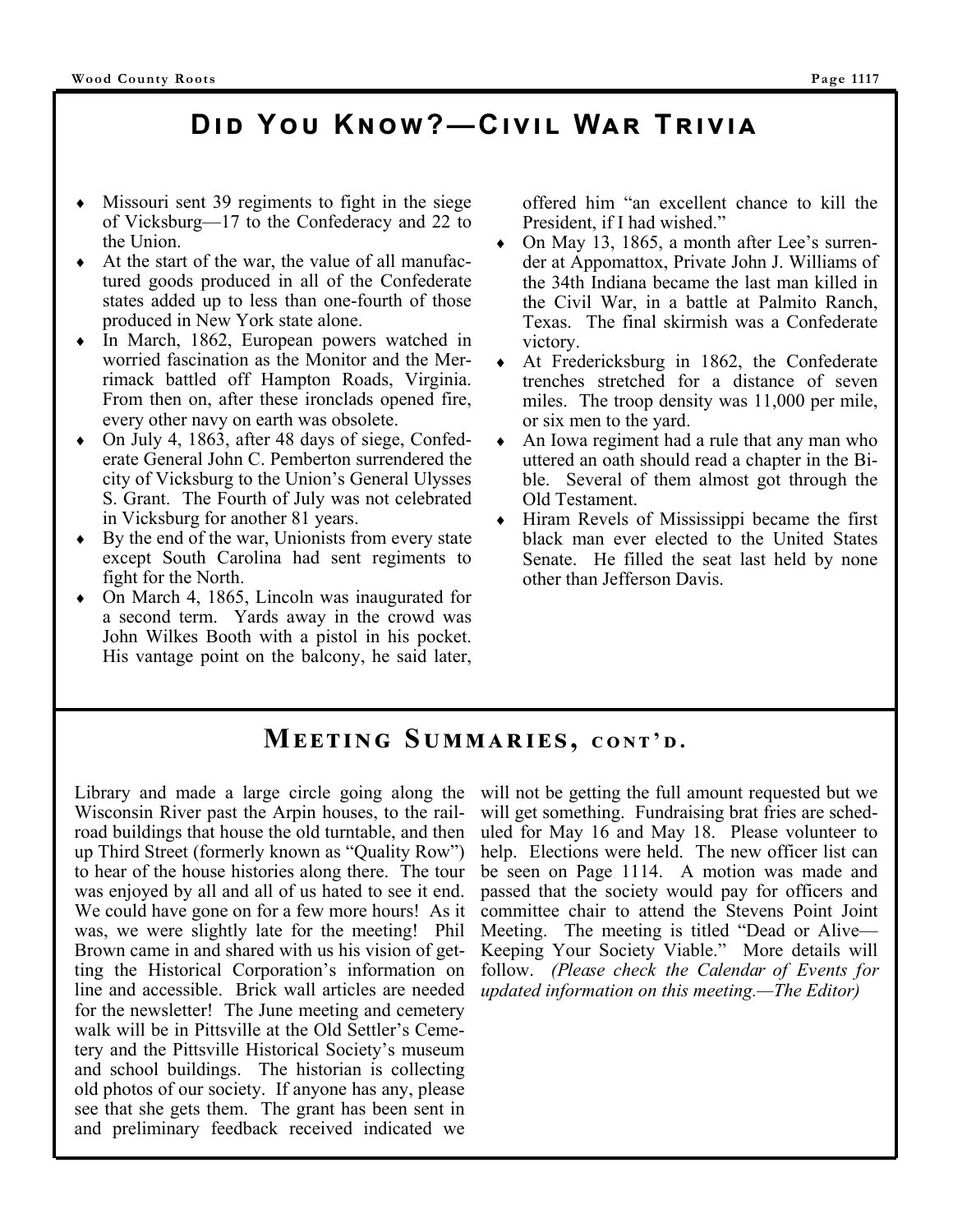#### **Page 1118**

# **CALENDAR OF EVENTS**

**11 Sep 2012 Heart O' Wisconsin Genealogical Society meeting at 6:30 p.m. at the McMillan Memorial Library in Wisconsin Rapids.** "What Did You Do Last Summer?" is our normal program for the September meeting. After the two-month hiatus, most members have some successes (or not) to tell. The meeting will follow the program.

**10 Oct 2012 Heart O' Wisconsin Genealogical Society meeting at 6:30 p.m. at the Charles and JoAnn Lester Library, 100 Park Street, Nekoosa, WI.** Please note the change in our meeting. This is a **Wednesday** and the meeting will be held at the **Nekoosa** library. Please be early for this program. We would like to start the library tour at exactly 6:30 p.m. as the library closes at 7 p.m. After the tour (and after the library closes), we can adjourn to the meeting room to conduct our business meeting.

**27 Oct 2012 WSGS Society Leaders Workshop, at 8:30 a.m. in the BeeBee Forum Room at the Marshfield Public Library, 211 East Second Street, Marshfield, WI.** The Wisconsin State Genealogical Society is again reviving their Society Leaders Workshop. In the past this has been a very helpful program for all officers and committee chair of any genealogical society. Topics of discussion are the new WSGS website, webinars, programs and education, newsletter, fundraising, publications, membership, social media, and volunteers. Go to the WSGS web site at www.wsgs.org to get more information.

**13 Nov 2012 Heart O' Wisconsin Genealogical Society meeting at 6:30 p.m. at the McMillan Memorial Library in Wisconsin Rapids.** "Homestead Case Files and Land Records Available Through the General Land Office" presented by Don Schnitzler of Marshfield.

**11 Dec 2012 Heart O' Wisconsin Genealogical Society meeting at 6:30 p.m. at the McMillan Memorial Library in Wisconsin Rapids.** Coffee, hot chocolate, and desserts along with family memories of Christmas past, followed by a business meeting.

# $QR$  (QUICK RESPONSE) CODES

 They're everywhere! They're everywhere! You've seen them! Those funny black squiggly squares that look like UPC codes that were caught in a tornado. Well, get used to them. You may even see them on tombstones! Yes, they may be coming to a cemetery near you. They can be embedded right into a new headstone and they can be attached to a headstone already in place.

 They can be read with a free app by a Smartphone. Photos, obituaries, family histories, etc. can be saved to a website that is then accessed by this QR code.

 This is all well and good but can it still be accessed in 25 years or even 10 years with our ever-changing technology? Is there an added upkeep cost to keep the site available? These are questions that should be answered before you decide to go this route. I would be interested in hearing of any local stones with QR codes. *The Editor* 



*This QR code is displayed on the reverse side of the tombstone. Some companies are offering QR codes as part of the package.*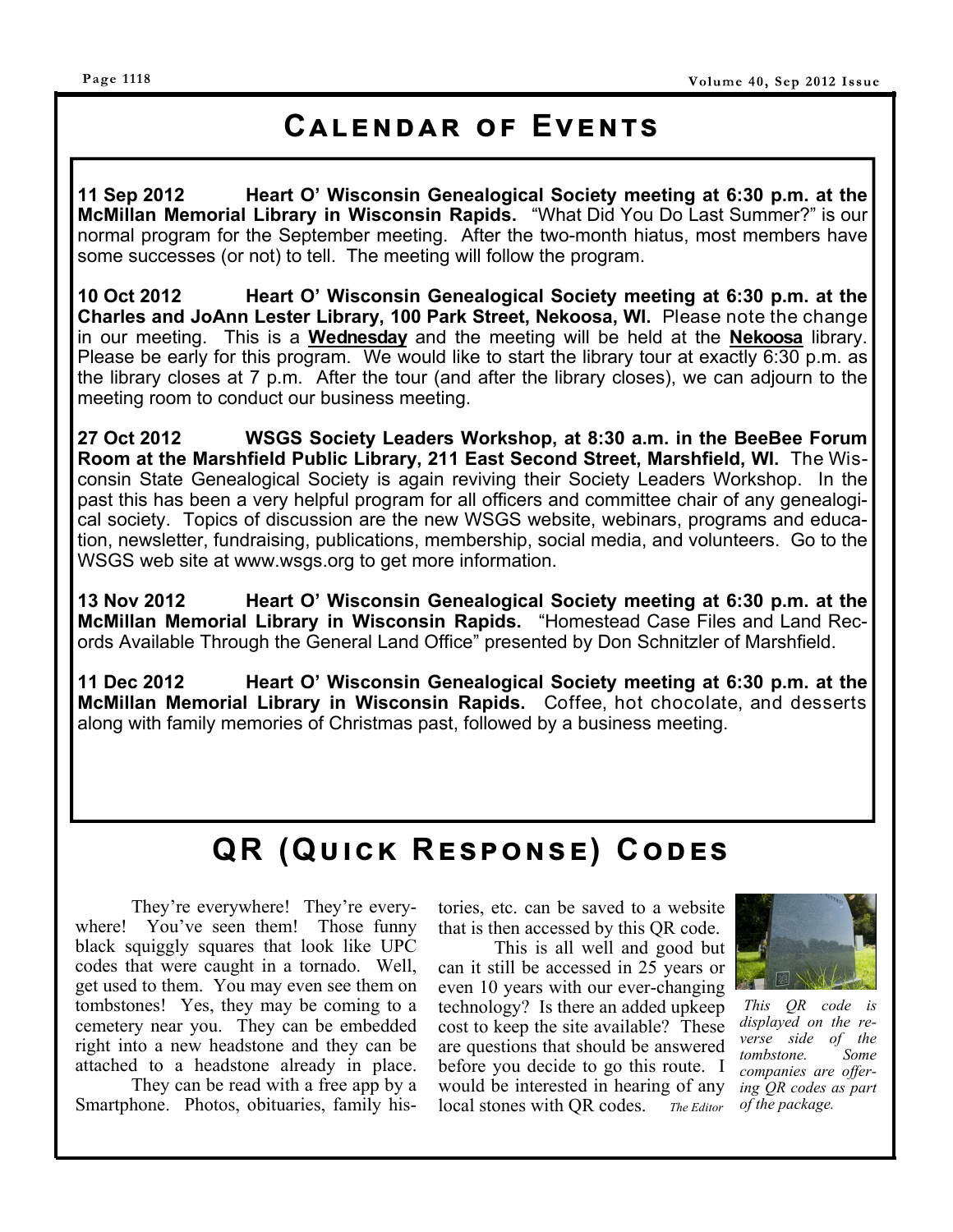### I N MEMORIAM DAVID G. BILLMEYER

 We lost another stellar member this year with the passing of Dave Billmeyer on Friday, August 24, following a valiant fight with cancer. Dave had been a member of our Society since 2002. Dave had not held an office but he was an active member, attending meetings and helping with programs when asked or frying brats!

 Dave could count among his ancestors some of the early pioneers of this area. His grandparents, Anton and Ludwena Lambach Billmeyer, came to this area in 1868. Anton, designed and built many of the early buildings. His grandmother, Ludwena, was the subject of "Who's Who in Wisconsin Rapids" in the December 2008 issue of Wood County Roots.

Dave was born on July 5, 1934, to Carl and Marjorie Billmeyer. He graduated from Lincoln High School in 1952. He received a degree in architectural engineering from Notre Dame University and, in 1958, he joined his father in the business of Billmeyer & Son Architects. In 1985 he became the building inspector for Wisconsin Rapids, retiring in 1996.

 Dave was a member of the Knights of Columbus, Safari Club International, Wood County Rifle & Pistol Club, and our Society. He was an avid hunter, taking many trips to Alaska, Canada, and Africa. He is survived by a daughter, two sisters, and special friends Beth and Kimberly Klumb. He was preceded in death by a son and daughter, both at birth.

*Dave, we'll miss you!* 

#### **OLD LANDMARK Sඔඌ**

 One of Wisconsin Rapids' residential landmarks, Le Chateau, once the home of lumber baron John Baptiste Arpin, has been purchased by Quinn H. Boyd from Mrs. Georgianna Buckley, daughter of the original owner. When built by Arpin some 70 years ago, it was regarded as the showplace of the community. Painters are now at work on the exterior, and Boyd plans redecoration and modernization of the interior of the many gabled dwelling, which he will operate as an apartment house. Mrs. Buckley has left the city to reside with a daughter in Milwaukee.

 *From the front page of the Wednesday, July 1, 1953, edition of The Wisconsin Rapids Daily Tribune.* 

#### $M$ **EMBERSHIP FORM DETACH AND MAIL WITH A CHECK FOR \$15 PAYABLE TO:**  $H$ **EART O' WISCONSIN GENEALOGICAL SOCIETY P.O. Box 516**<br>APIDS WI **W එඛඋඖඛඑඖ R ඉඑඌඛ WI 54495-0516**

| Phone: $(\_\_)$                                                                                                 |  |
|-----------------------------------------------------------------------------------------------------------------|--|
| New members only: You may have one free surname search if you reside outside of Wood County, WI (a \$10 value). |  |

Surname you would like researched:

The membership list is published once per year in the December newsletter. We ask that you give permission for us to publish your address, telephone number, and e-mail address by responding to the following questions. (Please clearly circle your answer; if no response is given, we will automatically publish): I wish to have the following published in the December newsletter: my address? Yes No; my phone number? Yes No; my e-mail address? Yes No

Members may submit one free query per year, which will be published in the Society's newsletter in order to contact others researching the same ancestors. It should be 50 words or less, not counting the name and address of the submitter. Members and non-members may submit additional queries at the rate of 10 cents per word.

Please enclose a self-addressed, stamped envelope if you want a membership card mailed to you. Thanks.